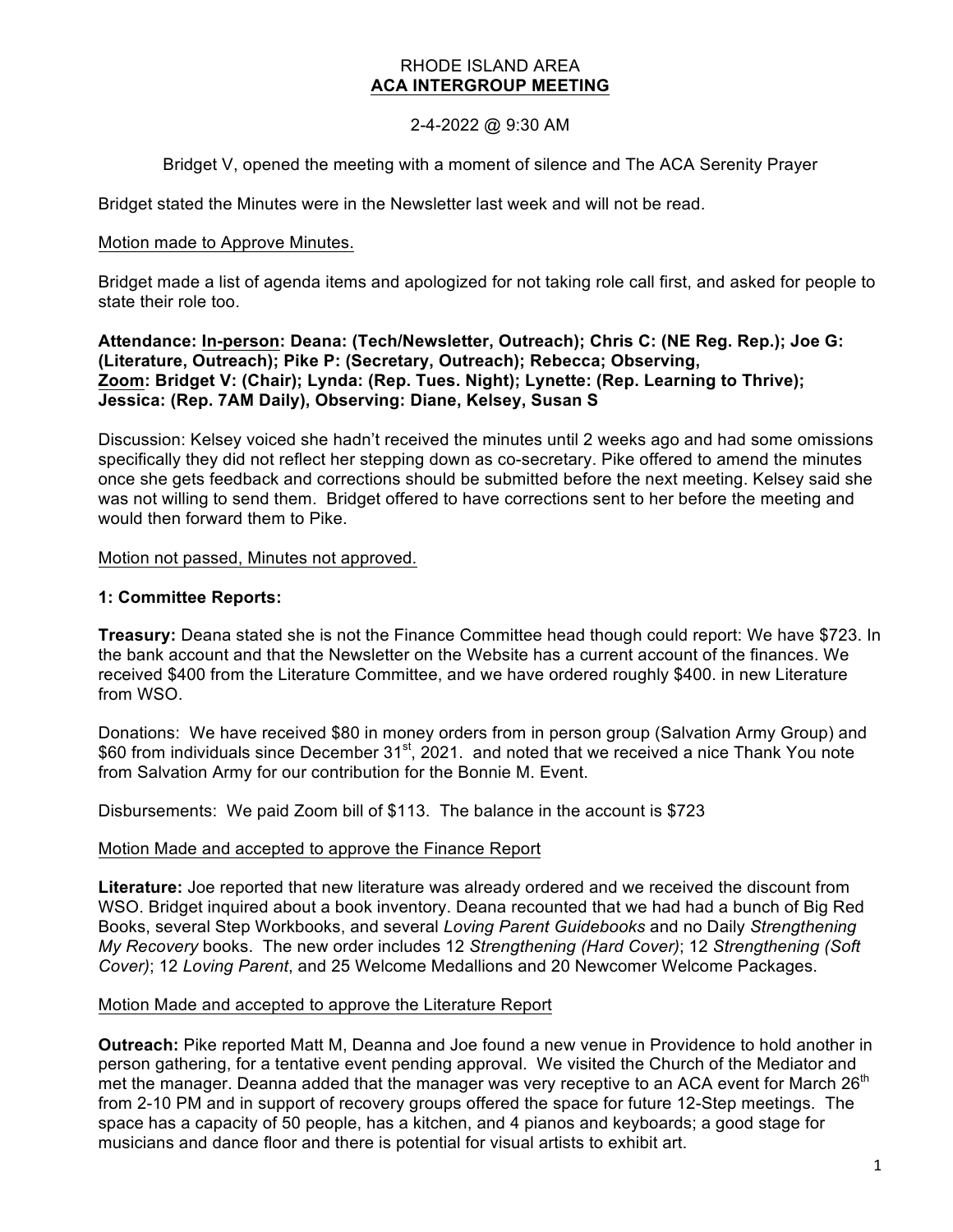Bridget V asked for discussion about the event under New Business.

## Motion made and accepted to approve the Outreach Committee Report

**Newsletter/Website report:** Deanna reported that membership is growing and currently there are 214 persons on our mailing list. The Newsletter has links to financial information and Minutes of the meetings. The ACA WSO Proposals link is on the RIareaca.org website. Please look through them.

## Motion made and accepted to approve the Newsletter/Website Report

**WSO Report:** Jessica B reported that she attended the last WSO meeting and Town Hall remotely. There are currently 13 new proposals for consideration and voting at the annual WSO Conference. The proposals are viewable via a link on the ACA-WSO website and they will be holding second of two  $\overline{\phantom{a}}$  scheduled Town Halls on Feb. 15<sup>th</sup> to discuss reasons behind the proposals and answer questions. On March 21<sup>st</sup> open voting begins. Jessica reported she will continue as Group Rep and will be stepping down as Intergroup WSO Rep.

## Motion made and accepted to approve the WSO Report

**New England Regional Report:** Chris C reported he attended 2 Regional Zoom Meetings and again they discussed asking the Region's Intergroups for needs and goals for 2022. They are considering getting the NE Regional Reps together to survey goals and ways they may assist in addition to hosting 20-Week Step- and Tony A Trait Study Groups, they want to focus more on Traditions and Concepts. Chris reported that if and when groups register meetings of specific demographics that they add more detailed information to clarify descriptions in order to eliminate some of the resulting confusion. He noted that the websites of Regional and WSO offers free downloadable literature. In San Francisco they have reviewed 5 of 13 new Proposals and begun voting and Chris offered that he could be instrumental in addressing proposal reviews.

Discussion: Bridget V asked how Intergroup disseminates information to Regional and WSO. Deanna mentioned Regional's monthly mailer-though some information may be redundant, she reviews and keeps mailers. We are not sure with Zoom how many groups RI Area Int. represents? Chris noted there were roughly 20 groups represented, adding that Local Regional and WSO are well put together with reps and delegates clearly in place and offered that he'd be happy to help. Deanna suggested the next phase of ACA locally is to get more groups meeting in person.

# Motion made and accepted to approve NE Regional Report

**Secretary Report:** Pike offered to amend the Minutes once Bridget relays Kelsey's corrections to Bridget. She explained that the deluge of conversation, disagreement and argumentative escalates to a degree that it is difficult to take notes accurately. Discussion or unruly discourse often is not put into the Minutes at all, but only key facts.

Discussion: Kelsey said she got Minutes 2 weeks ago. Deanna said they go onto the Website as soon as they came from Pike which was in early December. Kelsey repeated she did not get email until 2 weeks ago and information was missing. At this point, discourse escalated to a verbal fighting, with accusations and defensive arguing with members shouting and verbal attacks; In other words chaos followed. Some members left the meeting.

Bridget called for order and asked everyone to take a 2-minute breather in silence. [2 min. taken] and asked each member to behave, as she can't control others. It is up to us to keep the meetings safe. Dianne described safety measures established in WSO and explained procedures for Chairperson to have control of meetings by muting inappropriate behavior. Kelsey spoke of feeling unsafe, stating Deanna needing to apologize; Deanna said she was being attacked and we need people to learn the 12 Traditions. Dianne noted we are attracted to chaos and apologized for seeking control. Deanna said